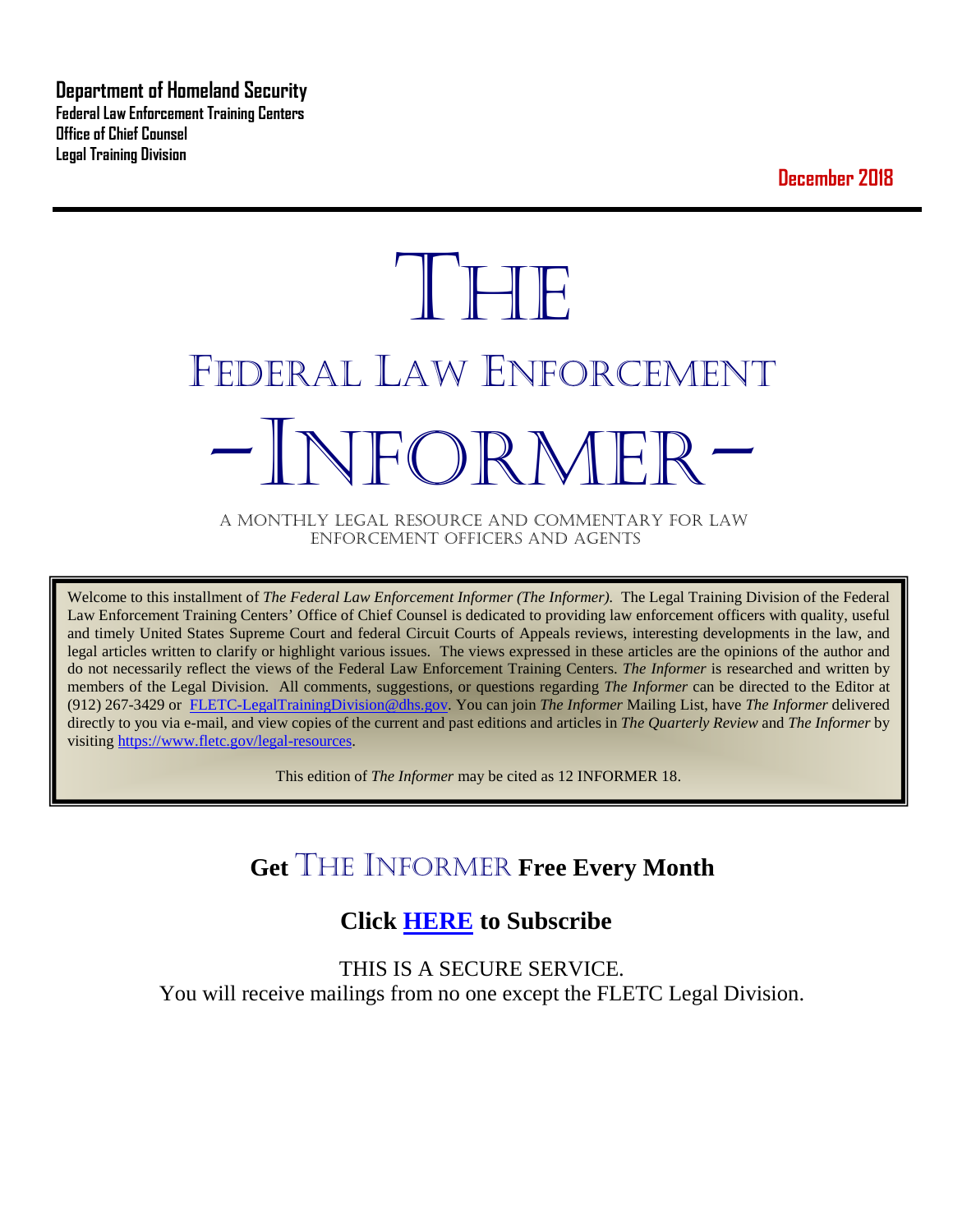## **The Informer – December 2018**

## **Case Summaries**

## **[Circuit Courts of Appeals](#page-2-0)**

### **[First Circuit](#page-2-1)**

| <b>Begin v. Drouin:</b> Whether an officer was entitled to qualified immunity in a lawsuit<br>alleging an excessive use of force after the officer shot a psychiatric patient who was                                                                                                                                                                                                     |
|-------------------------------------------------------------------------------------------------------------------------------------------------------------------------------------------------------------------------------------------------------------------------------------------------------------------------------------------------------------------------------------------|
| <b>United States v. Davis:</b> Whether the warrantless impoundment and search of<br>the defendant's vehicle was reasonable under the community caretaking exception4                                                                                                                                                                                                                      |
| <b>Third Circuit</b>                                                                                                                                                                                                                                                                                                                                                                      |
| <b>United States v. Hester:</b> Whether officers established reasonable suspicion of criminal                                                                                                                                                                                                                                                                                             |
| <b>Fourth Circuit</b>                                                                                                                                                                                                                                                                                                                                                                     |
| <b>United States v. Terry:</b> Whether the warrantless placement of a GPS tracking device                                                                                                                                                                                                                                                                                                 |
| <b>Seventh Circuit</b>                                                                                                                                                                                                                                                                                                                                                                    |
| <b>United States v. Correa:</b> Whether pressing the button on a seized garage door opener while<br>driving around a neighborhood to locate a drug stash house constituted a Fourth Amendment<br>search; whether using a seized door key to enter a building's locked lobby and then testing a<br>seized mailbox key to locate a specific unit constituted Fourth Amendment searches; and |
| <b>United States v. Brixen:</b> Whether sending a message to an arrestee's seized cell phone and<br>viewing the message notification constituted an unlawful search under the Fourth Amendment7                                                                                                                                                                                           |
| <b>Strand v. Minchuk:</b> Whether an officer was entitled to qualified immunity in a lawsuit<br>alleging an excessive use of force after the officer shot the plaintiff at the conclusion of a fight                                                                                                                                                                                      |
| <b>Eighth Circuit</b>                                                                                                                                                                                                                                                                                                                                                                     |
| <b>United States v. Coleman:</b> Whether officers lawfully entered the defendant's house,<br>conducted a lawful protective sweep, and then lawfully searched the defendant's car                                                                                                                                                                                                          |
| United States v. Reddick: Whether officers established reasonable suspicion to conduct                                                                                                                                                                                                                                                                                                    |
| <b>Tenth Circuit</b>                                                                                                                                                                                                                                                                                                                                                                      |
| United States v. Shrum: Whether the unlawful seizure of the defendant's home negated<br>the defendant's subsequent consent to search, which led to the discovery of evidence used                                                                                                                                                                                                         |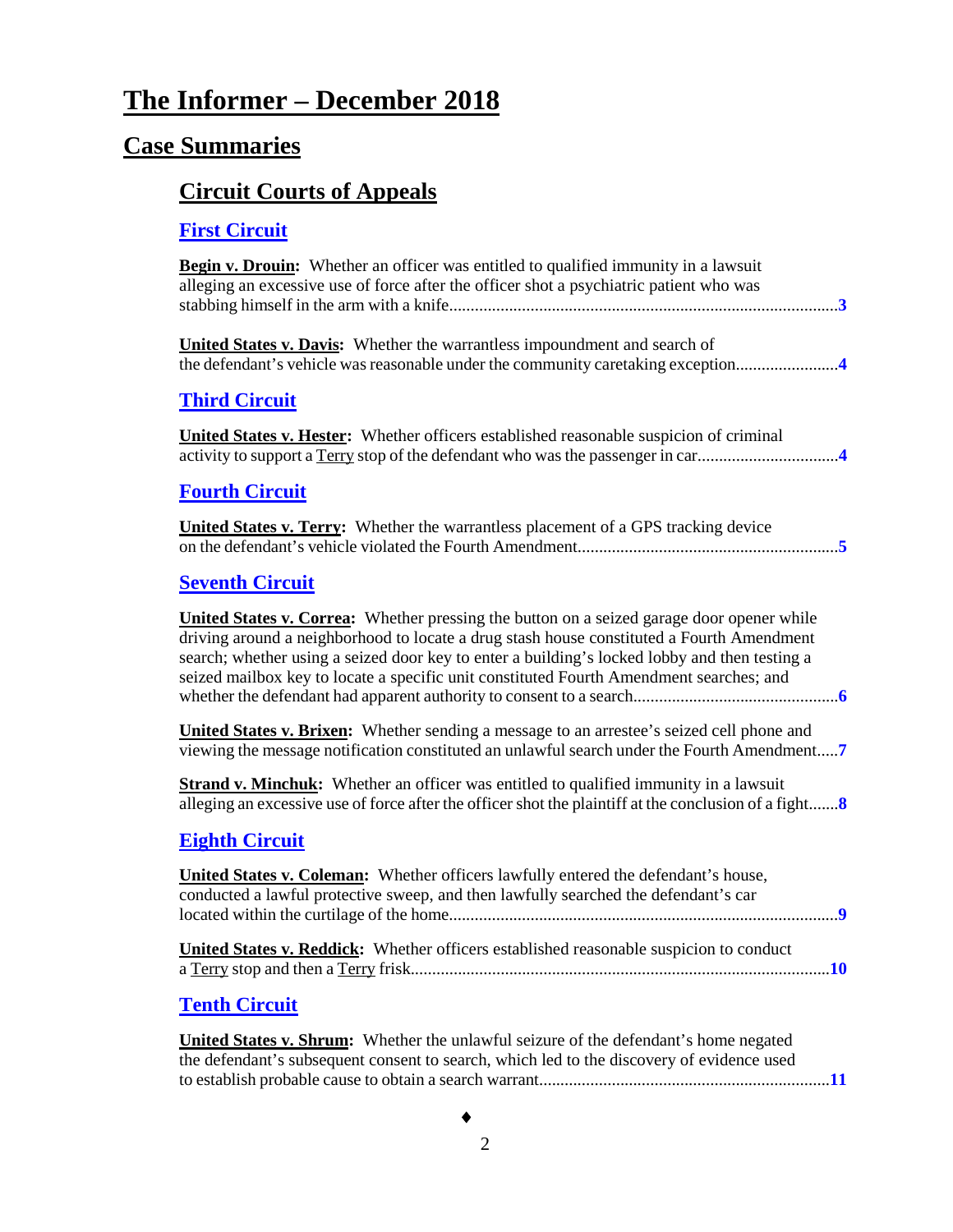# CASE SUMMARIES

# Circuit Courts of Appeal

## <span id="page-2-1"></span><span id="page-2-0"></span>**First Circuit**

#### <span id="page-2-2"></span>**Begin v. Drouin, 2018 U.S. App. LEXIS 32448 (1st Cir. ME Nov. 16, 2018)**

Jason Begin was on supervised release from a psychiatric hospital when hospital officials determined that he needed to be recommitted to the facility. Anticipating that Begin would be upset by this decision, a hospital official requested that a police officer be present when Begin was informed of the decision to recommit. Further, the office was asked to transport Begin to the facility upon being recommitted.

When Officer Drouin arrived, hospital officials told her that Begin might become uncooperative and that he had some history of violence. At the time, Begin weighed 265 pounds. and Officer Drouin was armed with her service gun, an electronic control device, an expandable baton, and pepper spray.

After Begin was told that he was going to be recommitted, he said that he was not going back to the hospital. As officer Drouin approached Begin, he stood up, reached into his pocket with his right hand, pulled out a black folding knife, and repeatedly slashed his left arm. Begin did not say anything during this time and as Begin continued to slash his arm, Officer Drouin shot Begin three times. After Begin fell to the floor, Officer Drouin handcuffed him and called for an ambulance. Approximately four to six seconds passed from the time Officer Drouin first saw Begin to the time she shot him.

Begin sued Officer Drouin under 42 U.S.C. § 1983, claiming that she used excessive force against him in violation of the Fourth Amendment. Officer Begin filed a motion for summary judgment based upon qualified immunity.

The court found that to determine whether an objectively reasonable police officer in Officer Drouin's position could have thought it lawful to shoot Begin, it was critical to know the exact number and location of each hospital employee relative to Begin at the moment Officer Drouin fired. However, the court noted that neither Begin nor Officer Drouin provided a diagram or described with any detail the exact location of hospital staff members at the time of the shooting. Although it was undisputed that Officer Begin was within twenty feet of Begin when she shot him, and that no one was between Officer Drouin and Begin when Begin raised the knife, the court was not able to determine the threat Begin posed to others who were nearby. Without this information, the court was left with the fact that Officer Drouin knew that Begin was intent on harming himself, that he did not threaten to harm anyone else, and that Begin did not receive any warning or order from Officer Drouin to drop the knife before she shot him. Based on these facts, the court held that a reasonable jury could find that find that Officer Drouin violated the Fourth Amendment by shooting Begin. The court concluded by adding that its opinion did not mean that Office Drouin "did anything wrong," but that the evidence in the record could support a verdict for Begin.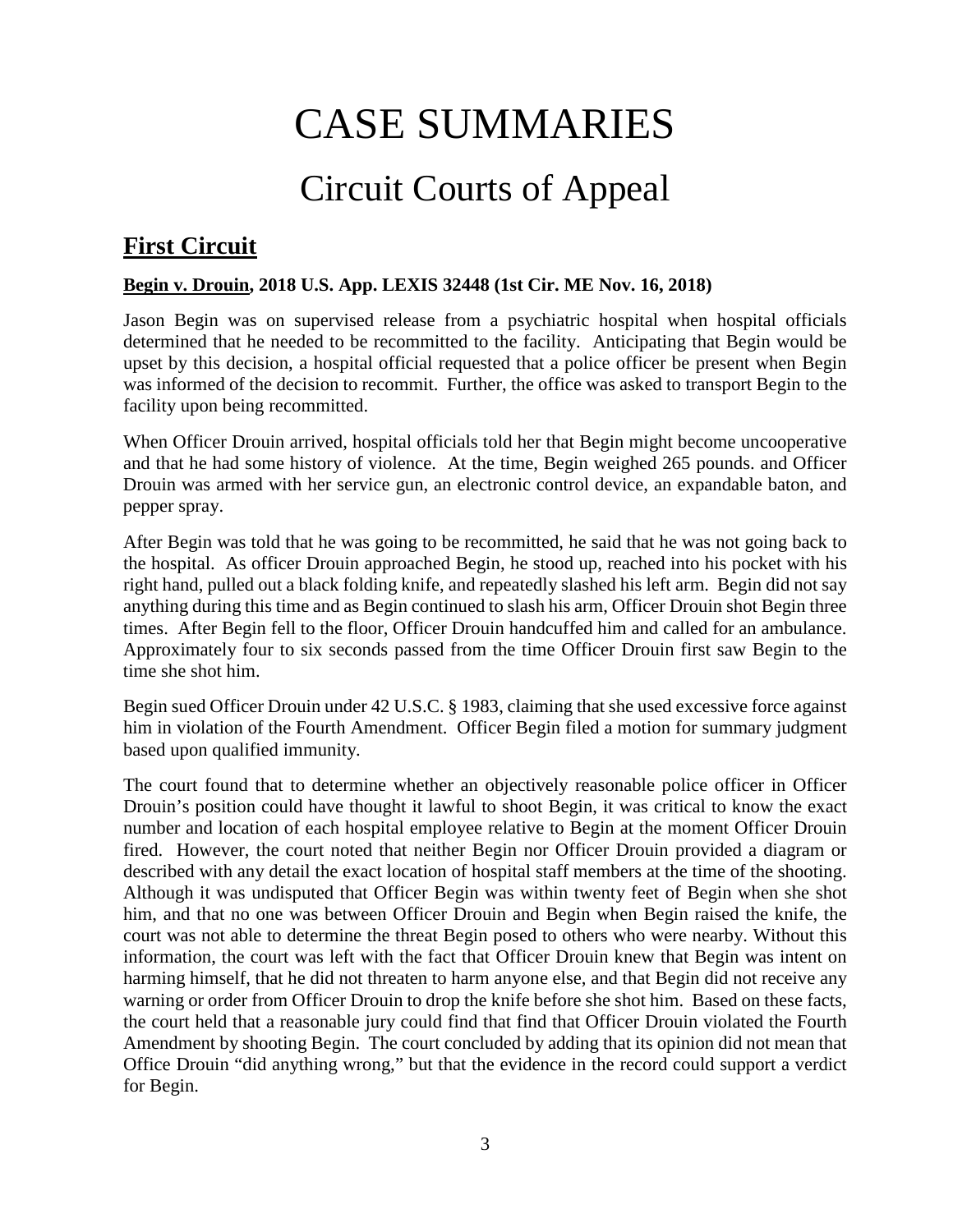For the court's opinion: [https://cases.justia.com/federal/appellate-courts/ca1/17-1451/17-1451-](https://cases.justia.com/federal/appellate-courts/ca1/17-1451/17-1451-2018-11-16.pdf?ts=1542387605) [2018-11-16.pdf?ts=1542387605](https://cases.justia.com/federal/appellate-courts/ca1/17-1451/17-1451-2018-11-16.pdf?ts=1542387605)

\*\*\*\*\*

#### <span id="page-3-0"></span>**United States v. Davis, 2018 U.S. App. LEXIS 32799 (1st Cir. NH Nov. 20, 2018)**

Police officers arrested Davis for driving under the influence of alcohol and/or marijuana. At the time of his arrest, Davis was driving his fiancée's car, which he had parked perpendicularly across a designated handicap parking spot. Pursuant to department guidelines, officers contacted a tow truck to remove the vehicle. While waiting for the tow truck, an officer conducted an inventory search of the vehicle as required by department policy. After finishing the inventory, the officer reached into the vehicle to place the keys in the ignition for retrieval by the tow truck operator. While doing so, the officer for the first time saw a handgun located between the driver's seat and the center console. The officer removed the weapon from the vehicle out of concern for public safety and out of reluctance to leave an item of value in the vehicle.

The government charged Davis with being a felon in possession of a firearm.

Davis filed a motion to suppress the handgun, arguing that the decision to impound the vehicle violated the Fourth Amendment.

Vehicle impoundments are governed by the "community caretaking exception" to the Fourth Amendment's warrant requirement. The community caretaking exception recognizes that police officers perform many community functions apart from investigating crime, such as "removing vehicles that impede traffic or threaten public safety and convenience." As such, courts have held that warrantless vehicle impoundments are reasonable when police officers are acting as community caretakers and not as criminal investigators.

In this case, the court held that the officers' decision to impound Davis' vehicle was reasonable under the community caretaking exception. First, the officers reasonably believed that the vehicle could pose a potential safety hazard to as it was parked perpendicularly across a handicap parking spot. Second, there was no other driver present to move the vehicle for Davis.

Davis further argued that the handgun should have been suppressed because it was discovered and seized after the officer finished the inventory search.

Again, the court disagreed. After conducting the inventory, the officer re-entered the vehicle to facilitate the towing. The officer then seized the handgun to protect public safety and to safeguard Davis' property. The court held that the officer's entry into the vehicle and seizure of the handgun for non-investigative purposes were also reasonable under the community caretaking exception.

For the court's opinion: [https://cases.justia.com/federal/appellate-courts/ca1/17-1692/17-1692-](https://cases.justia.com/federal/appellate-courts/ca1/17-1692/17-1692-2018-11-20.pdf?ts=1542740405) [2018-11-20.pdf?ts=1542740405](https://cases.justia.com/federal/appellate-courts/ca1/17-1692/17-1692-2018-11-20.pdf?ts=1542740405)

\*\*\*\*\*

## <span id="page-3-1"></span>**Third Circuit**

#### <span id="page-3-2"></span>**United States v. Hester, 2018 U.S. App. LEXIS 34029 (3d Cir. NJ Nov. 30, 2018)**

At approximately 11:40 p.m., Hiddayah Muse parked a car in front of a corner store in Newark, New Jersey. Muse left the car idling while she entered the store with Michael Hester waiting in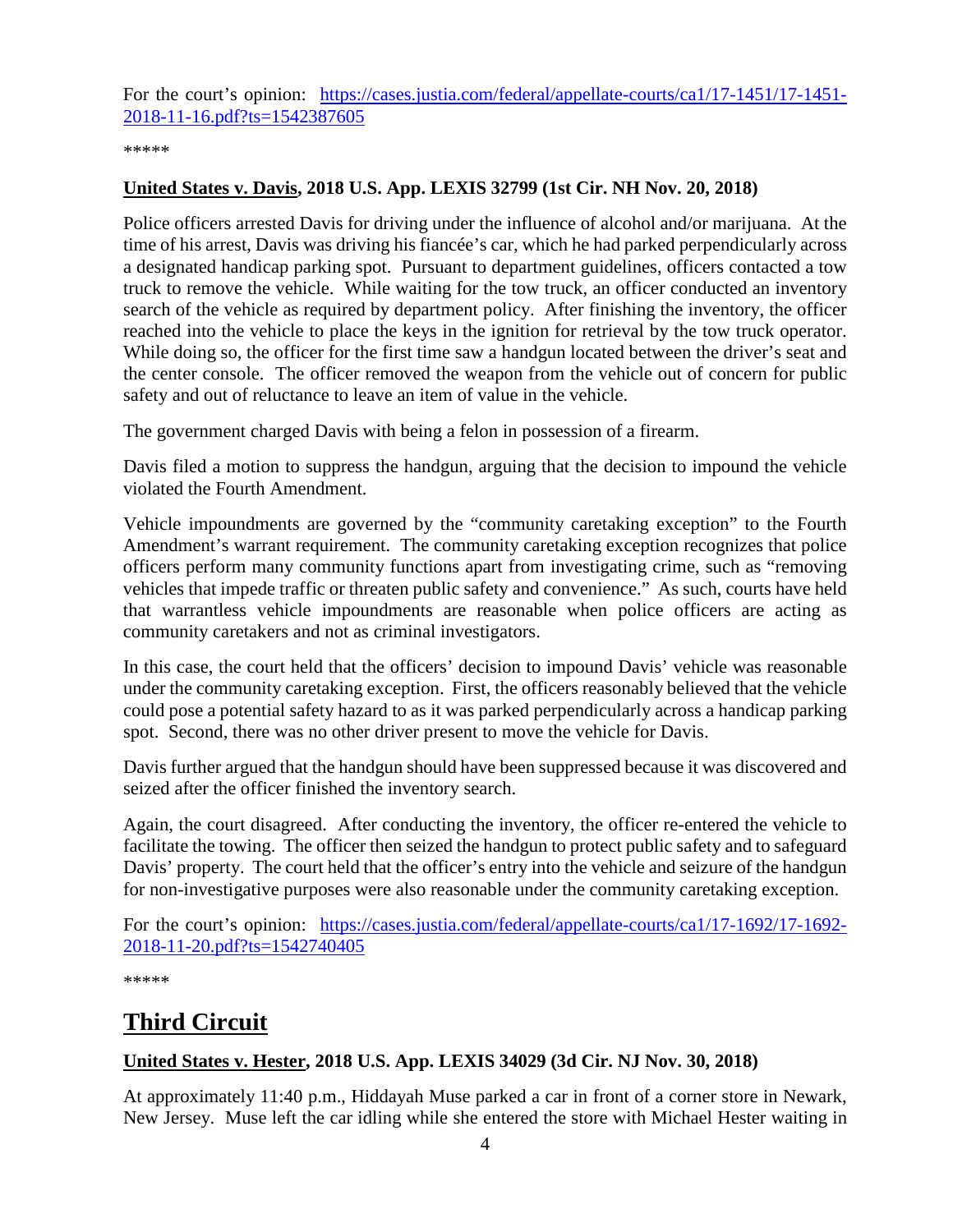the front passenger seat. In the meantime, four officers in two police cars, one marked and one unmarked, noticed that the idling vehicle was illegally parked. In addition, one of the officers had made multiple drug arrests at the store and another officer knew that the store had been the subject of several drug investigations.

As soon as Muse exited the store and re-entered the vehicle, the marked police car pulled up along the driver's side of the car and the unmarked car pulled up behind it. The officers exited their cruisers and approached both sides of Muse's vehicle on foot. When an officer questioned Muse, she admitted that she did not have a driver's license. At that point, the officer directed Muse to turn off the engine and step out of the car. Hester, who had remained in the passenger seat, offered to drive and then began to rise and exit the vehicle. As he did so, one of the officers saw Hester drop a handgun to the floor of the car. After the officer alerted the others to the presence of the weapon, Hester attempted to run away but was quickly apprehended.

The government charged Hester with being a felon in possession of a firearm.

Hester filed a motion to suppress the handgun. Hester argued that by the time the officers discovered the handgun, they had already seized him in violation of the Fourth Amendment.

As an initial matter, the court had to determine at what point during the encounter the officers seized Hester. A person is seized under the Fourth Amendment when he submits to a police officer's show of authority. The court held that the officers' conduct in positioning their patrol cars next to and behind Muse's vehicle and then approaching Muse's vehicle on foot constituted "a show of authority." Next, the court held that Hester indeed submitted to the officers' show of authority, and was therefore seized under the Fourth Amendment while he waited in the vehicle with Muse prior to and during questioning, before he attempted to flee.

The court then held that when the officers seized Hester they had reasonable suspicion criminal activity was afoot. First, the officers saw a vehicle illegally parked near a crosswalk. Second, the vehicle was parked in front of a store with a known history of drug-related activity, close to midnight in a high-crime area. Based on these facts, the court concluded that the officers had reasonable suspicion to detain the vehicle and its occupants before the officers seized the handgun from the vehicle.

For the court's opinion: [https://cases.justia.com/federal/appellate-courts/ca3/16-3570/16-3570-](https://cases.justia.com/federal/appellate-courts/ca3/16-3570/16-3570-2018-11-30.pdf?ts=1543600807) [2018-11-30.pdf?ts=1543600807](https://cases.justia.com/federal/appellate-courts/ca3/16-3570/16-3570-2018-11-30.pdf?ts=1543600807)

\*\*\*\*\*

## <span id="page-4-0"></span>**Fourth Circuit**

#### <span id="page-4-1"></span>**United States v. Terry, 2018 U.S. App. LEXIS 33617 (4th Cir. W. VA. Nov. 30, 2018)**

A narcotics task force suspected that Brian Terry was involved in trafficking drugs. While conducting surveillance, officers saw Terry driving a Kia Optima and placed a GPS tracking device on the vehicle without first obtaining a warrant to do so. Later that day, an officer obtained a warrant to place the GPS tracker on the Kia, the same car on which the officers had placed the GPS tracker. The officer did not inform the issuing magistrate that officers had already placed the GPS tracker on the vehicle.

Two days later, the officers relied solely on the GPS data to track the Kia to Columbus, Ohio, where the task force suspected Terry had gone to obtain drugs. After the vehicle returned to West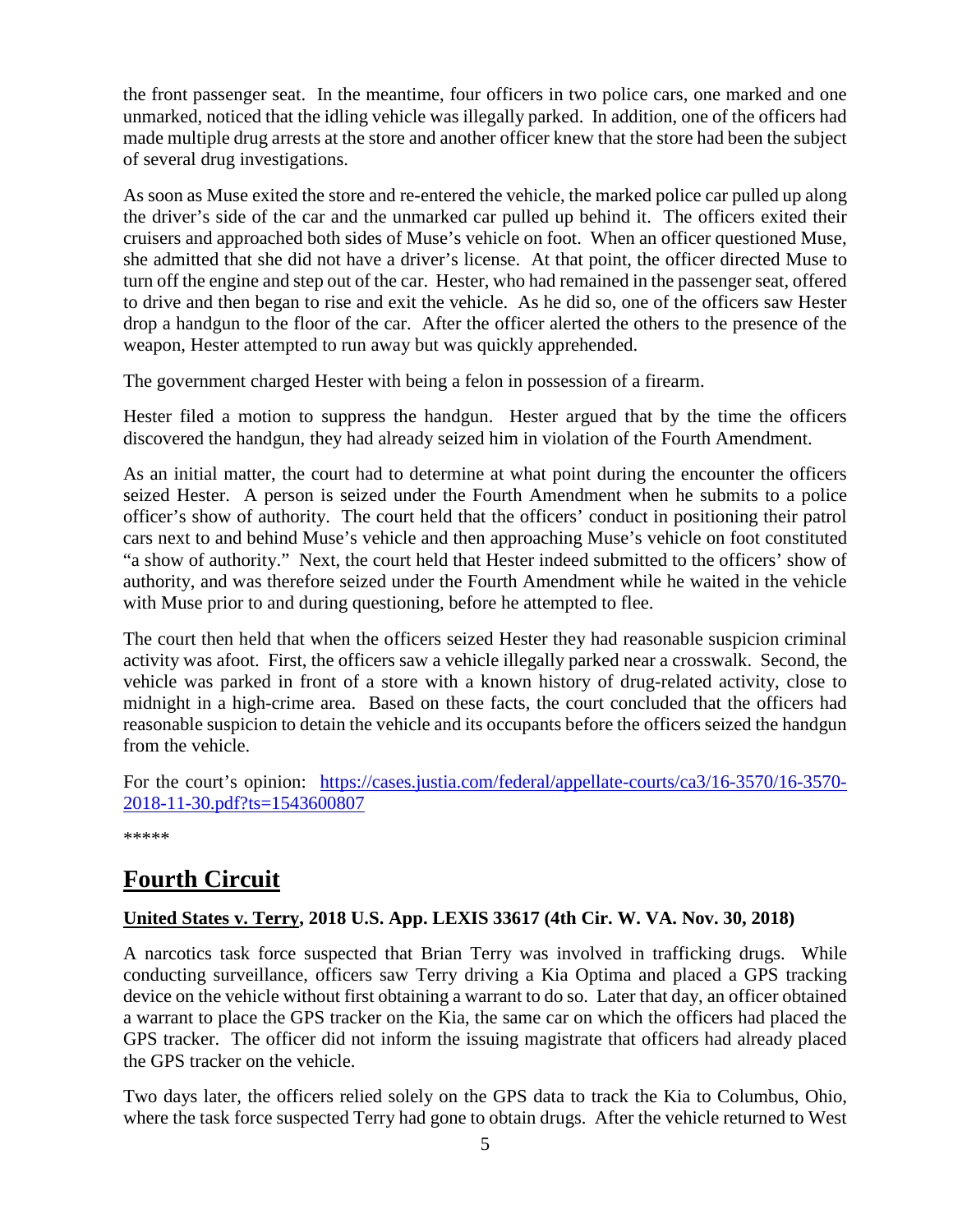Virginia, officers stopped the Kia for traveling five miles per hour over the posted speed limit. During the stop, an officer frisked Terry and found methamphetamine and a small amount of marijuana on Terry's person.

The government charged Terry with possession with intent to distribute methamphetamine.

Terry filed a motion to suppress the methamphetamine, arguing that the placement of the GPS tracker without a warrant violated the Fourth Amendment. The government argued that even if the placement of the GPS tracker was unlawful, the lawful traffic stop for speeding, two days later, purged the taint of the warrantless GPS installation.

The court disagreed. First, the court held that only two days passed between the unlawful placement of the GPS tracker and the discovery of the evidence, which was an insubstantial amount of time. Second, the officers stopped the Kia for speeding, a very minor infraction. Third, and most importantly, the court held that the officers' misconduct in this case constituted a flagrant disregard for the well-established warrant requirement set forth by the Supreme Court in [United](https://supreme.justia.com/cases/federal/us/565/400/)  [States v. Jones.](https://supreme.justia.com/cases/federal/us/565/400/) To support this position, the court noted at the suppression hearing, the officer who placed the GPS tracker on the Kia testified that he knew a warrant was required to place the GPS tracking device on the vehicle. The officer further testified that task force officers had affixed GPS trackers to cars without first obtaining a warrant in other cases. The court added that the exclusionary rule exists to deter this type of official misconduct by police officers.

For the court's opinion: [https://cases.justia.com/federal/appellate-courts/ca4/17-4799/17-4799-](https://cases.justia.com/federal/appellate-courts/ca4/17-4799/17-4799-2018-11-30.pdf?ts=1543608038) [2018-11-30.pdf?ts=1543608038](https://cases.justia.com/federal/appellate-courts/ca4/17-4799/17-4799-2018-11-30.pdf?ts=1543608038)

\*\*\*\*\*

## <span id="page-5-0"></span>**Seventh Circuit**

#### <span id="page-5-1"></span>**United States v. Correa, 2018 U.S. App. LEXIS 31204 (7th Cir. Il Nov. 5, 2018)**

Federal agents conducted a traffic stop and arrested Jason Correa after they found cocaine in his car. Inside Correa's car, the agents also discovered four garage door openers, three sets of keys, and four cell phones. The agents drove around the neighborhood testing the openers on multiple buildings. Eventually, a garage door opened for a multi-story condominium building. The agents did not enter the garage, but instead, they used one of the keys seized from Correa's car to enter the locked lobby of the building. Inside the lobby, the agents tested a mailbox key from the same key ring on various mailboxes and found a key that fit the mailbox for Unit 702. The agents then contacted another agent who obtained Correa's consent to search Unit 702. The agents entered Unit 702 and seized a large quantity of illegal drugs, a firearm, and equipment for weighing and packaging drugs. After a neighbor told the agents that Saul Melero, one of the residents of Unit 702 was standing outside, the agents arrested him.

The government charged Correa and Melero with drug and firearm offenses.

The defendants filed a motion to suppress the evidence seized during the traffic stop and from Unit 702. After the district court denied their motion, the defendants appealed to the Seventh Circuit Court of Appeals.

First, the court held that the agents lawfully stopped Correa for a traffic violation, obtained voluntary consent so search, and lawfully seized the evidence from Correa's car, to include the garage door openers and keys.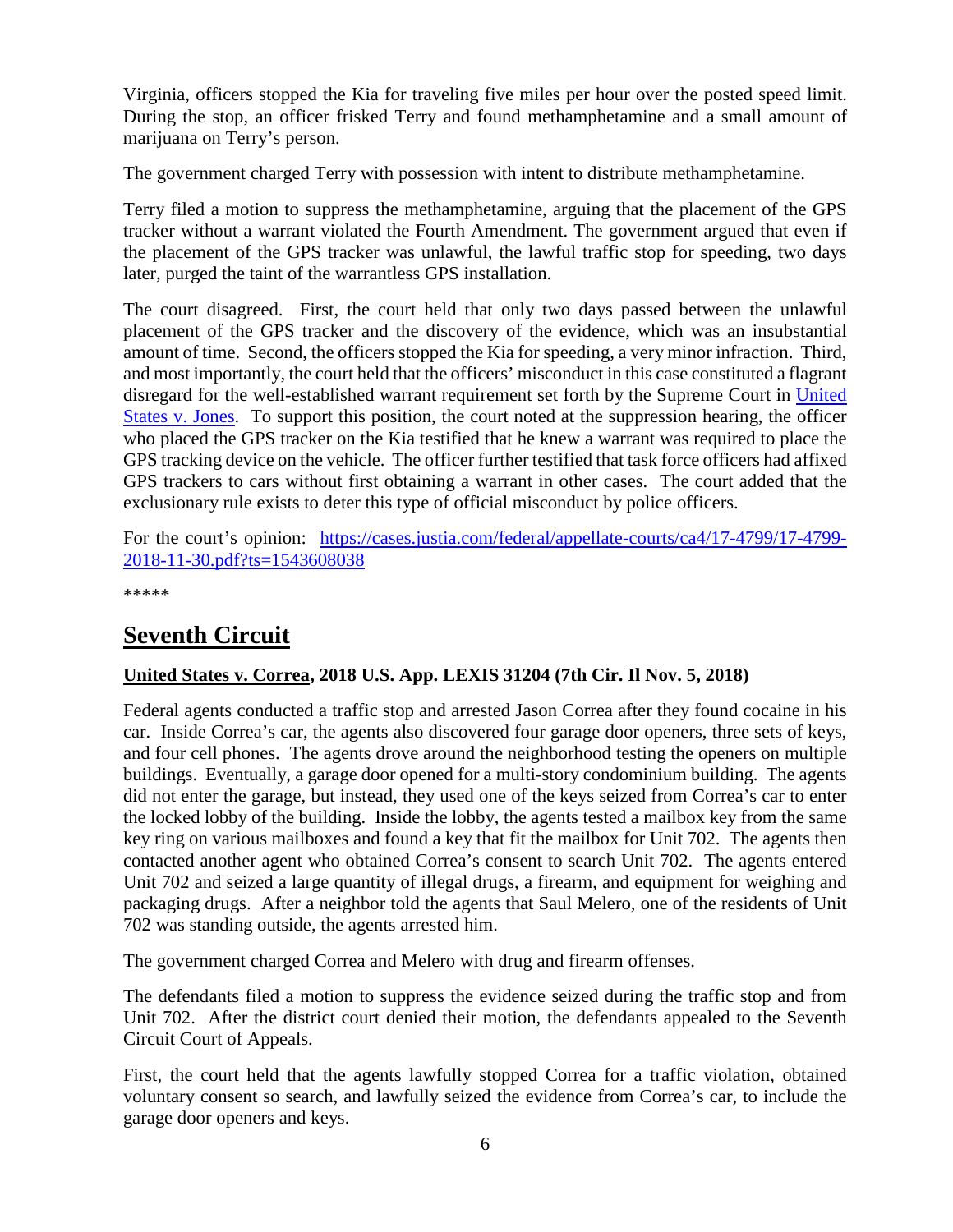Second, the court held that the agent's use of the opener to locate the garage which it opened was not a Fourth Amendment search of the garage. The court reasoned that neither defendant had an exclusive property interest in the garage, as it was a shared common area. In addition, even if the agents had committed a trespass by using the opener, the trespass would have been against the building's owner, not against the defendants, who were individual tenants. Finally, the court held that neither defendant had a reasonable expectation of privacy in the shared parking garage.

Third, the court held that pushing the button on the garage door opener was a search of the opener itself under the Fourth Amendment. The court also held that the search was reasonable because it only identified the location of the defendants' building and did not disclose any private information about the interior or the contents of the garage.

Fourth, the court held that using the keys to enter the locked building lobby and testing the mailbox key were searches under the Fourth Amendment. Again, the court held that these searches were reasonable because the defendants had no reasonable expectation of privacy in lobby as it was a common area and that the defendants had no right to exclude anyone from this area.

Finally, the court held Correa had apparent authority to consent to the search. When the agent asked Correa for consent Unit 702, they knew he had possessed the garage door opener as well as keys to the lobby door and mailbox for the unit. Based on these facts, the court concluded that the officers could reasonably believe that Correa had authority to consent.

#### For the court's opinion: [https://cases.justia.com/federal/appellate-courts/ca7/16-2316/16-2316-](https://cases.justia.com/federal/appellate-courts/ca7/16-2316/16-2316-2018-11-05.pdf?ts=1541435443) [2018-11-05.pdf?ts=1541435443](https://cases.justia.com/federal/appellate-courts/ca7/16-2316/16-2316-2018-11-05.pdf?ts=1541435443)

\*\*\*\*\*

#### <span id="page-6-0"></span>**United States v. Brixen, 2018 U.S. App. LEXIS 31512 (7th Cir. WI Nov. 7, 2018)**

A police officer posed as a fourteen-year-old female on a smartphone application called "Whisper" under the user name "Bored 4 teen f." The officer contacted another user who represented himself as a 31-year-old male, later identified as Edmund Brixen, and the two agreed to go shopping for "underwear and bras." To facilitate this meeting, Brixen disclosed his telephone number, two photos of himself, and his Snapchat name, "Snappyschrader." Using Snapchat, Brixen arranged to meet "Bored\_4\_teen\_f" at a local supermarket.

When Brixen arrived, officers arrested him and seized his cell phone, which was powered on at the time. After being read his Miranda rights, Brixen agreed to speak with the officers. Brixen told the officers he was at the store to purchase groceries and denied he intended to meet anyone. To illustrate that the officers knew why Brixen was there and to show Brixen that he had been interacting with a police officer, the officer used his police cell phone to send a Snapchat message to "Snappyschrader." Brixen watched as his cell phone, which was held up by the officer, received a Snapchat notification indicating that he had received a message from "Bored\_4\_teen\_f." After witnessing the notification, Brixen admitted that he intended to meet a fourteen-year-old female to take her shopping for "undergarments."

Brixen was released from custody the next day and a short time later, the officer obtained a warrant to search Brixen's cell phone. The search revealed child pornography and evidence that Brixen transported a minor across state lines to engage in criminal sexual activity. The government charged Brixen with several criminal violations.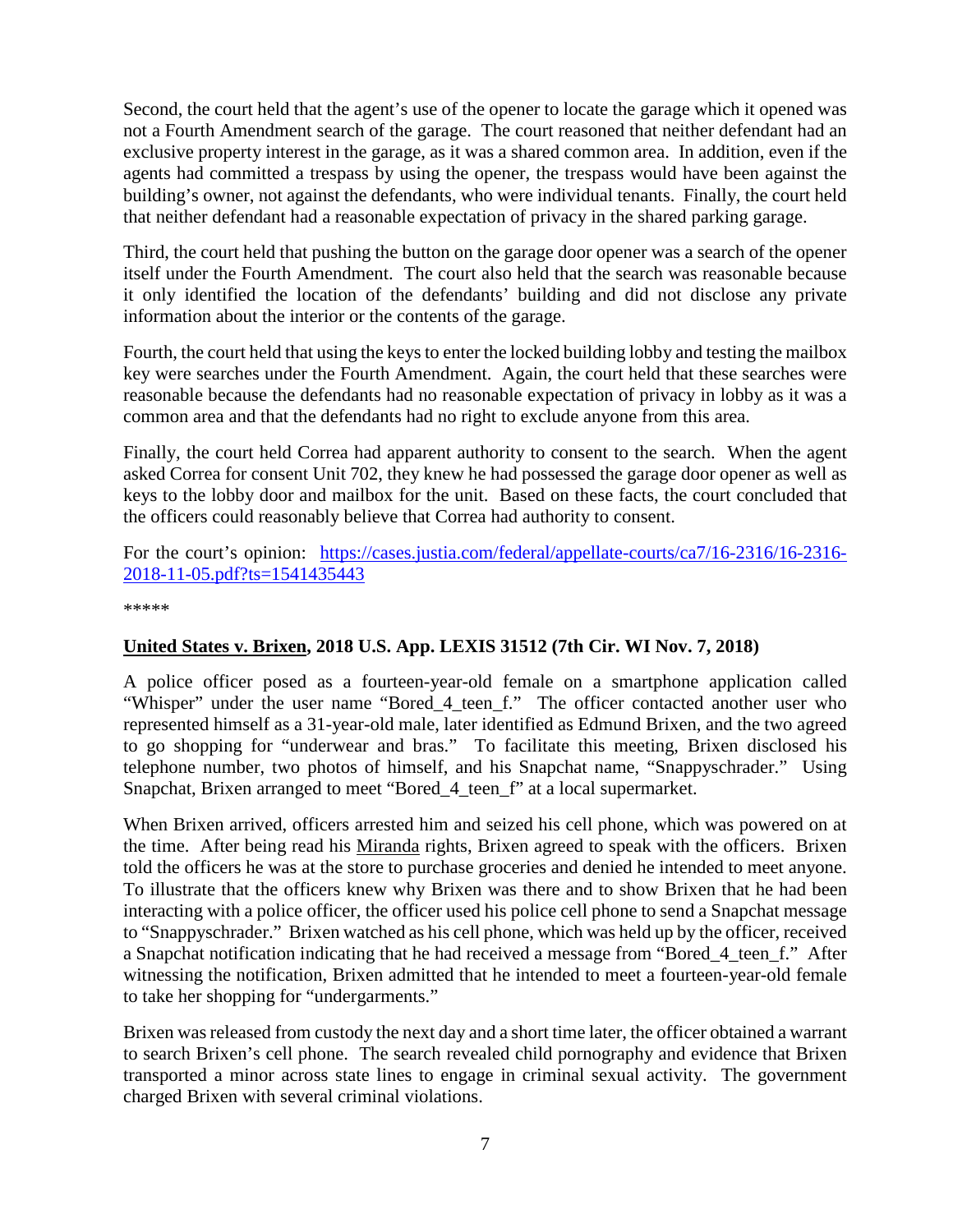Brixen argued that the officer's sending the Snapchat message and then viewing the notification on his phone constituted an unlawful search of his phone under [Riley v. California.](https://www.supremecourt.gov/opinions/13pdf/13-132_8l9c.pdf) In Riley, the Supreme Court held that before searching a cell phone seized incident to an arrest, law enforcement officers must generally obtain a warrant. The court noted that Riley and subsequent cases involving searches of cell phones incident to arrest involved law enforcement officers affirmatively accessing the content within cell phones to obtain evidence against the arrestees.

In this case, the court held that the officer's actions did not amount to a search of Brixen's cell phone under Riley. The officer did not open or otherwise manipulate Brixens' phone, nor did he gain access to any of the phone's content or attempt to retrieve any information from within the phone. The court further held that once the officer lawfully seized Brixen's phone incident to arrest that Brixen had no reasonable expectation of privacy in a conspicuous notification that appeared on his phone.

For the court's opinion: [https://cases.justia.com/federal/appellate-courts/ca7/18-1636/18-1636-](https://cases.justia.com/federal/appellate-courts/ca7/18-1636/18-1636-2018-11-07.pdf?ts=1541617216) [2018-11-07.pdf?ts=1541617216](https://cases.justia.com/federal/appellate-courts/ca7/18-1636/18-1636-2018-11-07.pdf?ts=1541617216)

\*\*\*\*\*

#### <span id="page-7-0"></span>**Strand v. Minchuk, 2018 U.S. App. LEXIS 31689 (7th Cir. IN Nov. 8, 2018)**

Craig Strand, a commercial truck driver, stopped in Indiana to take a mandatory drug screening test. Unable to find a parking at the drug-testing facility, Strand obtained permission to park his rig outside a nearby Planned Parenthood office.

Curtis Minchuk, a local police officer, was working security the same day. Minchuk was wearing his police uniform and was working with authorization from his department. When Minchuk reported to work, he saw Strand's truck parked in the lot and wrote two parking tickets, which he left on the truck's windshield.

When he returned to his truck, Strand saw the parking tickets and was directed by a Planned Parenthood employee to discuss them with Officer Minchuk. The two men engaged in a verbal altercation concerning the tickets, which turned into a physical altercation, with both men falling to the ground. During the fight, Strand punched Officer Minchuk at least three times in the face and placed his hands on Officer Minchuk's throat. The fight ceased when Strand stood up, backed four to six feet away from Officer Minchuk, put his hands up and said, "I surrender. Do whatever you think you need to do. I surrender. I'm done." While on the ground, Officer Minchuk fired a single shot at Strand, striking him in the abdomen. Strand was later convicted in Indiana state court of committing felony battery of a police officer.

Strand sued Officer Minchuk under 42 U.S.C. § 1983 for using excessive use of force against him in violation of the Fourth Amendment.

Officer Minchuk filed a motion for summary judgment based upon qualified immunity. Officer Minchuk argued that he reasonably believed Strand was not subdued, and therefore continued to present a danger, when he shot Strand.

The court held that Officer Minchuk was not entitled to qualified immunity. The court found that it was undisputed that Officer Minchuk shot Strand after Strand stopped fighting, stood up, stepped four to six feet away from Officer Minchuk, raised his hands and stated: "I surrender, I'm done." The court added that it was also undisputed that Strand was not armed and that after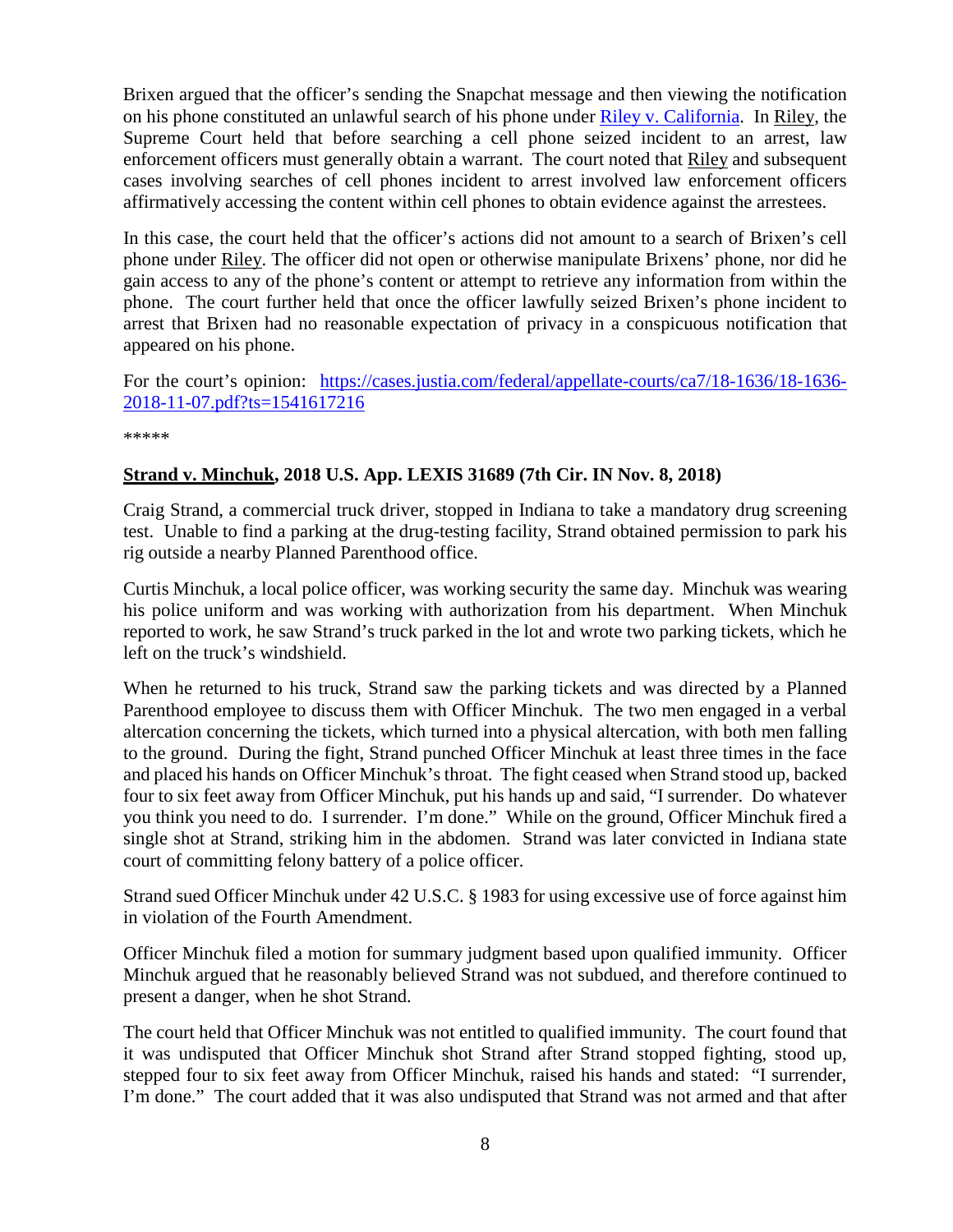backing away, Strand never threatened Officer Minchuk or did anything to suggest that he might resume fighting or reach for a weapon.

The court concluded that a reasonable jury could find that Officer Minchuk violated Strand's constitutional right to be free from excessive use of force because Strand no longer posed an immediate danger to Officer Minchuk at the time he fired the shot. The court noted that additional facts needed to be developed a trial to determine whether the "rapidly evolving nature of the altercation" justified Officer Minchuk's use of deadly force or whether "he had time to recalibrate the degree of force necessary, in light of Strand's statement of surrender."

For the court's opinion: [https://cases.justia.com/federal/appellate-courts/ca7/18-1514/18-1514-](https://cases.justia.com/federal/appellate-courts/ca7/18-1514/18-1514-2018-11-08.pdf?ts=1541705473) [2018-11-08.pdf?ts=1541705473](https://cases.justia.com/federal/appellate-courts/ca7/18-1514/18-1514-2018-11-08.pdf?ts=1541705473)

\*\*\*\*\*

## <span id="page-8-0"></span>**Eighth Circuit**

#### <span id="page-8-1"></span>**United States v. Coleman, 2018 U.S. App. LEXIS 33199 (8th Cir. AR Nov. 27, 2018)**

Police officers were dispatched to Coleman's home for a domestic dispute. When they arrived, the officers spoke to Ashlee Phillips, who lived in the home with Coleman. Phillips told the officers that Coleman had punched her in the mouth and that he had a gun. The officers entered the house with Phillips' consent and confronted Coleman in the kitchen. Coleman objected to the officers' presence in his house and then ran down the stairs to the basement. After an officer ordered him to stop, Coleman walked back up the stairs toward the officer. When the officer attempted to arrest Coleman, a struggle ensued and the officer deployed his taser against Coleman, who fell down the stairs. The officer secured Coleman at the bottom of the stairs and seized a large bag containing a white substance which he suspected to be cocaine and cash from Coleman's The office also seized several small baggies on the stairwell, as well as a handgun and more suspected cocaine in a nearby loveseat.

After Coleman was removed from the house, the officers conducted a protective sweep of the basement. The officers discovered a door, which they opened using Coleman's key, provided by Phillips. The officers saw a bag of marijuana in plain view on a bed, which they did not disturb. The officers stopped their search, secured the house, and obtained a warrant to search Coleman's house. Pursuant to the warrant, the officers searched Coleman's house and seized additional drugs, numerous cell phones, and a rifle. The officers also searched Coleman's car, which was located in the driveway, after a drug-sniffing dog alerted for the presence of narcotics in the vehicle. The officers searched the car and seized additional drugs and a firearm.

The government charged Coleman with a variety of drug and firearm offenses.

Coleman filed a motion to suppress the evidence seized from his house and from his car under several legal theories.

First, the court held that the officers' initial entry into Coleman's house was lawful because the officers entered with Phillips' consent. Even though Coleman objected to the officers' presence in his house when he encountered them, this objection did not invalidate the officers' lawful entry.

Second, the court held that the officers' protective sweep, to include entry into the locked room, was reasonable. The court noted that Coleman was in the basement prior to his arrest and the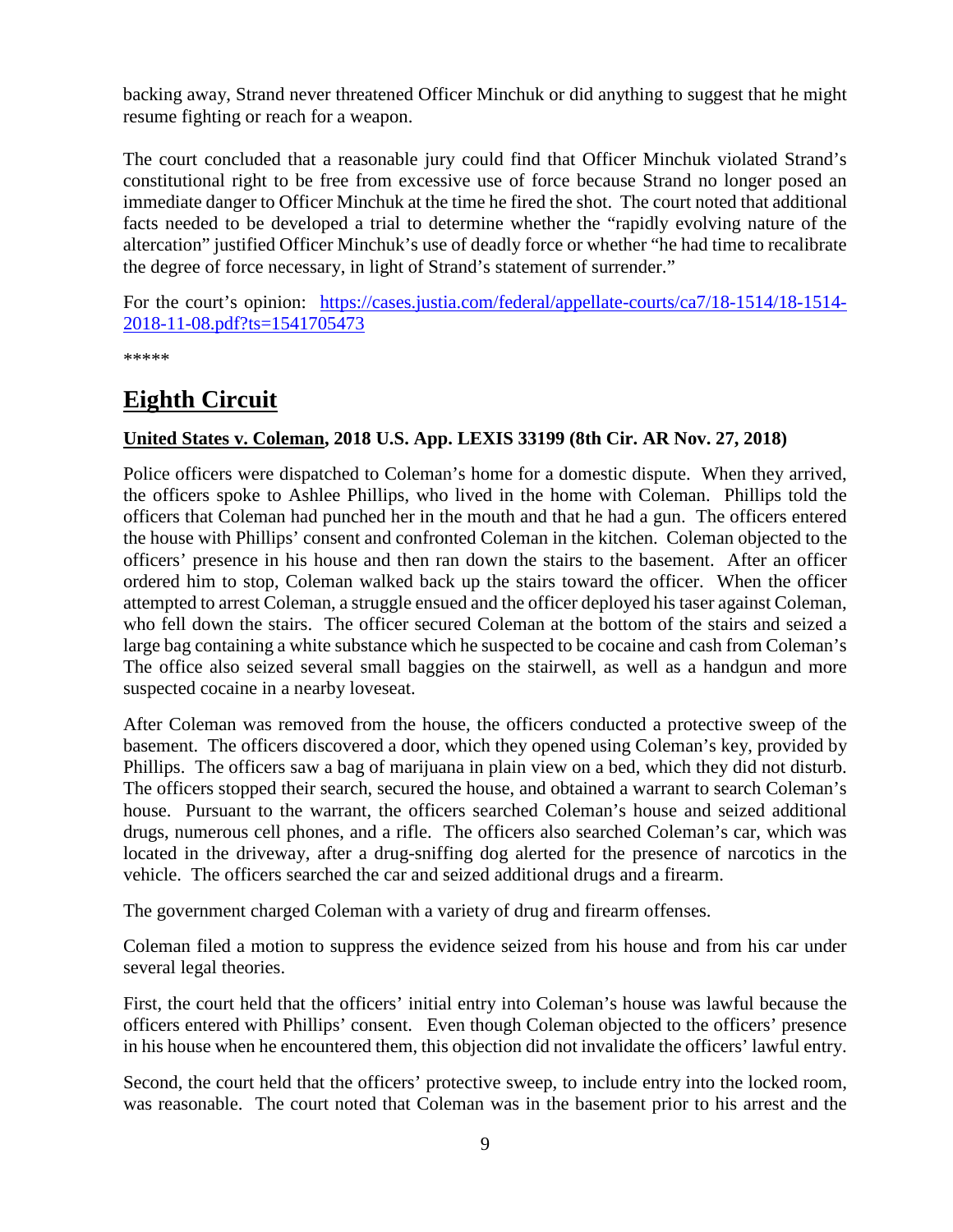locked room was connected to the area in which the officers arrested him. In addition, the officers knew that other people lived in the house, one firearm had been found, and officers needed to investigate the large amount of drugs discovered on the basement floor and nearby loveseat. Based on these facts, the court concluded that the officers had a reasonable belief that the basement and locked room could harbor a person posing a danger to the officers in the house.

Third, even though the search warrant did not specifically mention cell phones as items to be seized, the court held that cell phones were within the class of "instrumentalities of criminal activity" the warrant specifically described. As a result, the court held that officers lawfully seized Coleman's cell phones.

Finally, the court held that the search of Coleman's car was lawful because the car was located in the driveway and the warrant authorized the officers to search "the premises and curtilage area." The court found that this allowed the officers to either search the vehicle parked in the curtilage, or to have a drug dog sniff the vehicle's exterior to confirm there was probable cause to search the vehicle for drugs.

For the court's opinion: [https://cases.justia.com/federal/appellate-courts/ca8/17-2644/17-2644-](https://cases.justia.com/federal/appellate-courts/ca8/17-2644/17-2644-2018-11-27.pdf?ts=1543336224) [2018-11-27.pdf?ts=1543336224](https://cases.justia.com/federal/appellate-courts/ca8/17-2644/17-2644-2018-11-27.pdf?ts=1543336224)

\*\*\*\*\*

#### <span id="page-9-0"></span>**United States v. Reddick, 2018 U.S. App. LEXIS 33597 (8th Cir. AR Nov. 30, 2018)**

Police officers responded to a domestic incident involving a vehicle. After the suspect fled on foot, Officer Dannar was left at the crime scene to secure the vehicle. During this time, a crowd of onlookers gathered around the vehicle. While Officer Dannar directed the onlookers to stay back, a man, later identified as Reddick, approached the vehicle several times. Officer Dannar repeatedly told Reddick to stop and that "If you're coming after the car, you're not going to get it." Officer Dannar testified that he made this comment to Reddick because he knew that persons with no legitimate ownership interest in a vehicle abandoned during an incident with police will often falsely claim ownership of the abandoned vehicle. Reddick responded by gesturing with his arms toward Officer Danner without removing his hand from his large, bulky coat pockets.

A short time later, Sgt. St. Laurent arrived to assist Officer Dannar. Officer Dannar told Sgt. St. Laurent about Reddick. Sgt. St. Laurent approached Reddick, asked him what he was doing and why he would not leave. During this time, Sgt. St. Laurent repeatedly asked Reddick to remove his hands from his pockets. While Reddick would briefly comply and remove his hands, he kept placing them back in his pockets. Sgt. St. Laurent was concerned that Reddick might be armed because in his experience, individuals carrying weapons will frequently touch it to assure themselves that it is still there. As a result, Sgt. St. Laurent frisked Reddick and found a revolver in his coat pocket.

The government charged Reddick with being a felon in possession of a firearm. Reddick filed a motion to suppress claiming that Sgt. St. Laurent lacked reasonable suspicion to conduct a Terry stop and the subsequent Terry frisk.

The court disagreed. First, the court noted that Reddick repeatedly attempted to access the crime scene after Officer Dannar told him to stop. In addition, Officer Dannar's experience with individuals attempting to illegally obtain possession of abandoned vehicles during a police investigation made him concerned about Reddick's "direct approach" to the vehicle. Finally,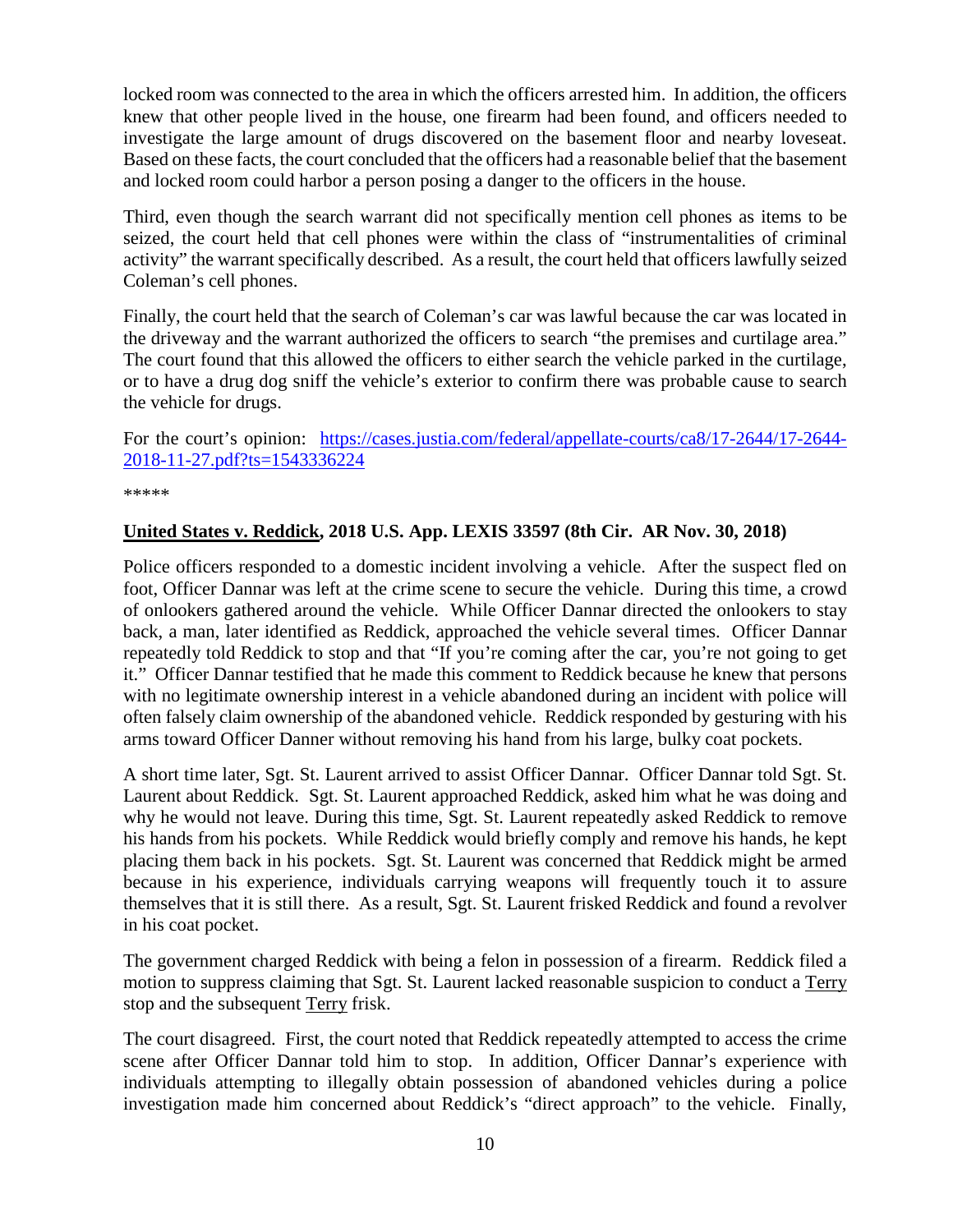Reddick gestured with his arms toward the officer while keeping his hands in his pockets. The court held that the combination of these facts established reasonable suspicion to believe that Reddick was involved in criminal activity, which justified a Terry stop.

Next the court held that Sgt. St. Laurent established reasonable suspicion that Reddick was presently armed and dangerous; therefore, Sgt. St. Laurent was justified in conducting a Terry frisk. Reddick repeatedly placed his hand in his coat pockets in disregard of Sgt. St. Laurent's requests to keep his hands out of his pockets and in a manner consistent with someone who was in possession of a weapon.

For the court's opinion: [https://cases.justia.com/federal/appellate-courts/ca8/17-2741/17-2741-](https://cases.justia.com/federal/appellate-courts/ca8/17-2741/17-2741-2018-11-30.pdf?ts=1543595421) [2018-11-30.pdf?ts=1543595421](https://cases.justia.com/federal/appellate-courts/ca8/17-2741/17-2741-2018-11-30.pdf?ts=1543595421)

\*\*\*\*\*

## <span id="page-10-0"></span>**Tenth Circuit**

#### <span id="page-10-1"></span>**United States v. Shrum, 2018 U.S. App. LEXIS 32343 (10th Cir. KS Nov. 15, 2018)**

Walt Shrum called 911 in the early morning hours to report that his wife, Candice, was not breathing and that she may have overdosed on prescription medication. After Shrum's wife died later that morning at the hospital, Officer Cooke was assigned to investigate her death. Officer Cooke had been informed that Candice's death was not considered to be suspicious.

Officer Cooke met Shrum at the police station where he told Shrum that he needed to retrieve Candice's medication prior to her autopsy. At approximately 9:30 a.m., Officer Cooke and Shrum arrived at Shrum's house, which had been secured by other officers. After Officer Cooke refused to allow Shrum to enter the house, Shrum signed a consent-to-search form which authorized Officer Cooke to enter the house to "retrieve medication." Afterward, Officer Cooke entered Shrum's house, obtained Candice's medication and took photographs of the kitchen and bedroom.

Officer Cook returned to the police station at approximately 11:00 a.m. where he noticed one of the photographs depicted ammunition in plain view in the bedroom closet and learned that Shrum was a convicted felon. Officer Cook then met with federal agents who obtained a warrant to search Shrum's house at 10:00 p.m.. The officers executed the warrant at 11:18 p.m. and seized ammunition, two firearms, and methamphetamine from Strum's house, to which the officers had continued to deny Strum access.

The government subsequently charged Strum with drug and firearm offenses.

Strum filed a motion to suppress the evidence seized from his house. Strum argued that the officers unlawfully seized his home immediately after Candice's death, which tainted his subsequent consent to search the house for Candice's medication. It was during this alleged unlawful entry into the house that Officer Cooke saw the ammunition which established probable cause to obtain the search warrant.

A Fourth Amendment seizure occurs when there is some meaningful government interference with a person's possessory interest in his or her property. First, the court held that "securing" Strum's house without a warrant or an exception to the warrant requirement, while denying Strum access to his house constituted a Fourth Amendment seizure.